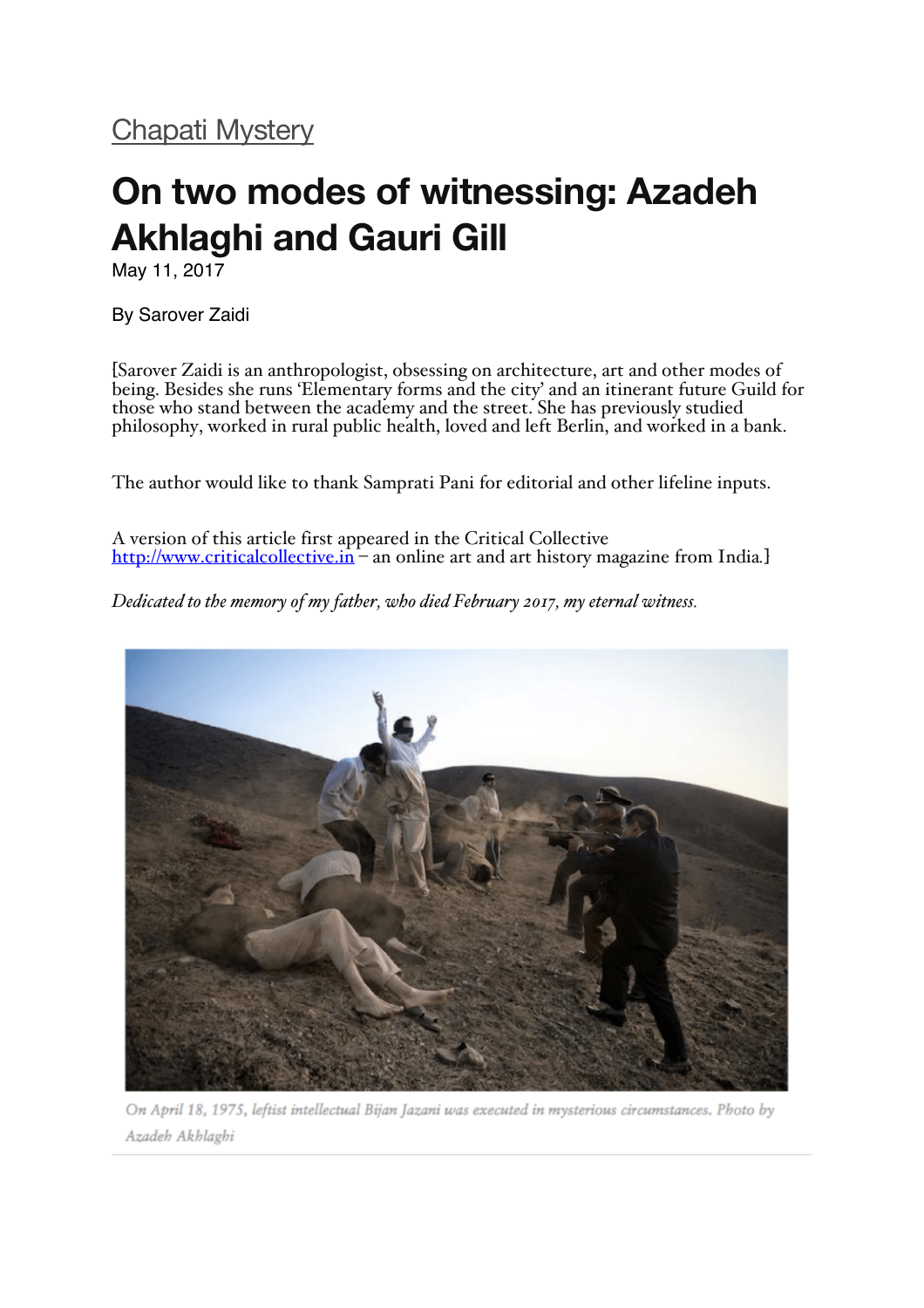They ask me to tell them what Shahid means

"Listen: It means 'The Beloved' in Persian, 'Witness' in Arabic"

-Agha Shahid Ali, *In Arabic*, 2003

Ali Shariati, the Iranian revolutionary and socialist, died mysteriously in 1977. A Shariati, also a sociologist, wrote *Jihad and Shahadat*, a rendering of the historico-mythical battle of Karbala, retelling it as the first red revolution. Composed as a testimonial to the dead, Shariati portrayed the female protagonist Zainab as the last witness to this bloody battle of loss, death and mourning. Unfortunately, at the peak of Cold War politics, prior to Khomeini's rise to power in Iran (1979), Shariati had been found dead under mysterious circumstances (1977). Shariati's own death went without witnesses or testimonials, or the image and space of mourning it demanded. Forty years later, Azadeh Akhlaghi, a photographer, provides a testimonial to Shariati's death, in her experimental series "By an Eyewitness"



Image credit: Art Heritage gallery

Akhlaghi works with 17 renditions of witnessing deaths and events that had slid under the archives or had not been allowed to have one. She provides in the hyper-imagefetishizing code of contemporary photography, an original injunction. Akhlaghi's exhibit works with actors and staged sets to produce events that had missed photographic<br>documentation and presence in the archive of a nation-state. Using newspaper reports, records and interviews, she, bit by bit, pieces together scenes of assassinations,<br>accidents, political deaths and funerals. She seamlessly, brilliantly, and self-consciously<br>provides the role of the fabricator in photogra original injunction, that of providing evidence, by staging 17 unaccounted for deaths in Iranian history.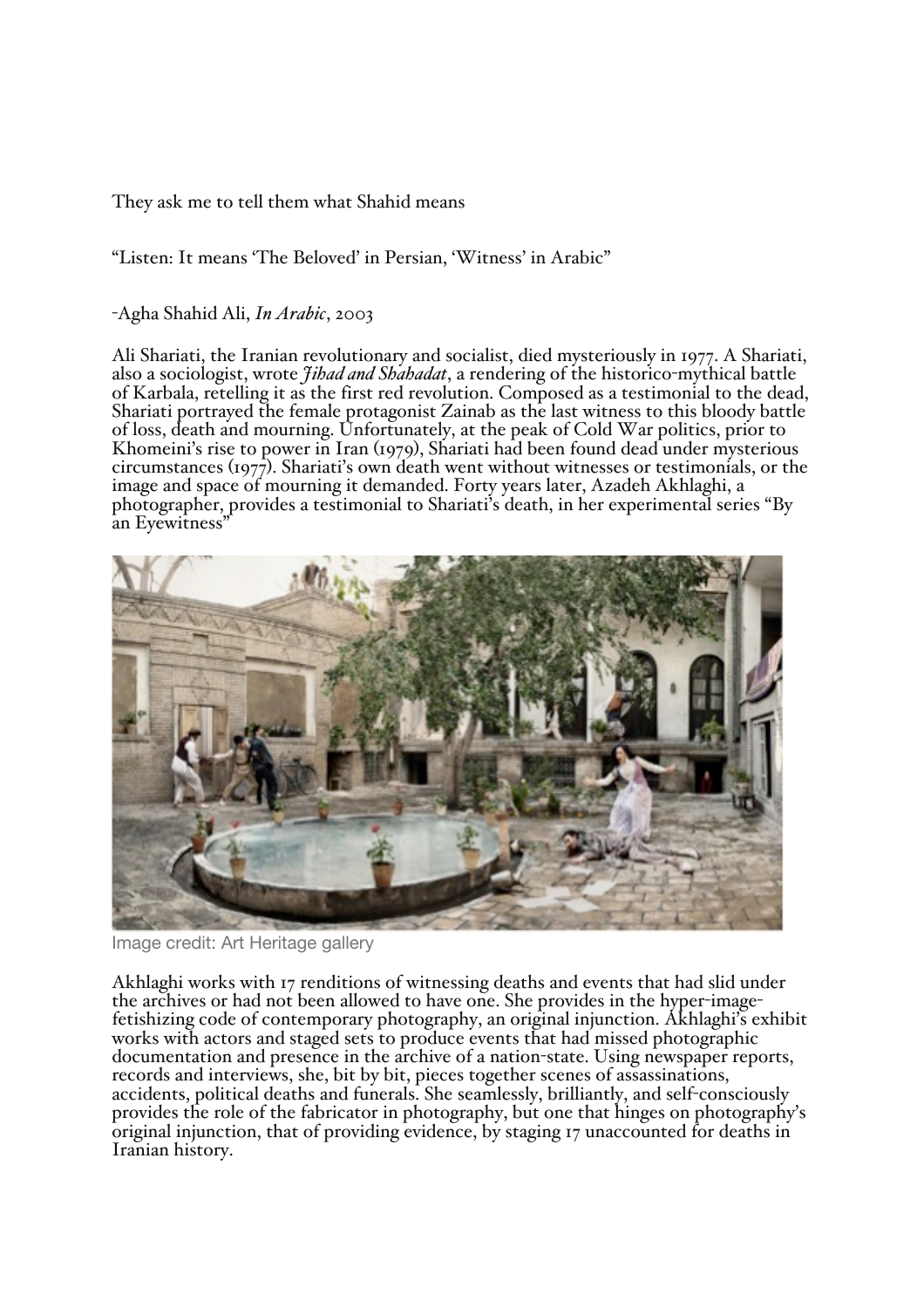

Image credit: Art Heritage gallery

From Forough Farrokhzad to the December 7 student protests of 1953, to the unseen assassinations of Shariati, Jazani and Yazdi, all are accounted for in her work. She bears witness to that which had not been looked at or had been erased. Cleverly breaking the asymmetry of the photographer and the photograph, Azadeh also places herself in these staged photographs, providing us with an interesting rupture in the photographic interventions of our century, where the photographer is always outside the photograph, as an objective note taker. The viewer of the event is part of the event and the photograph, providing us new locations of viewing and a new ethical form of the photograph in relation to the photographer. In high surveillance states, the archive is made by the surveyor, erasing much of that the state does not wish to see or hear repeated. Azadeh's work is seminal for letting histo photographs, working both as events and evidence, provide an injunction of bearing witness, of providing evidence and of a claim to a truth, which had not been spoken for.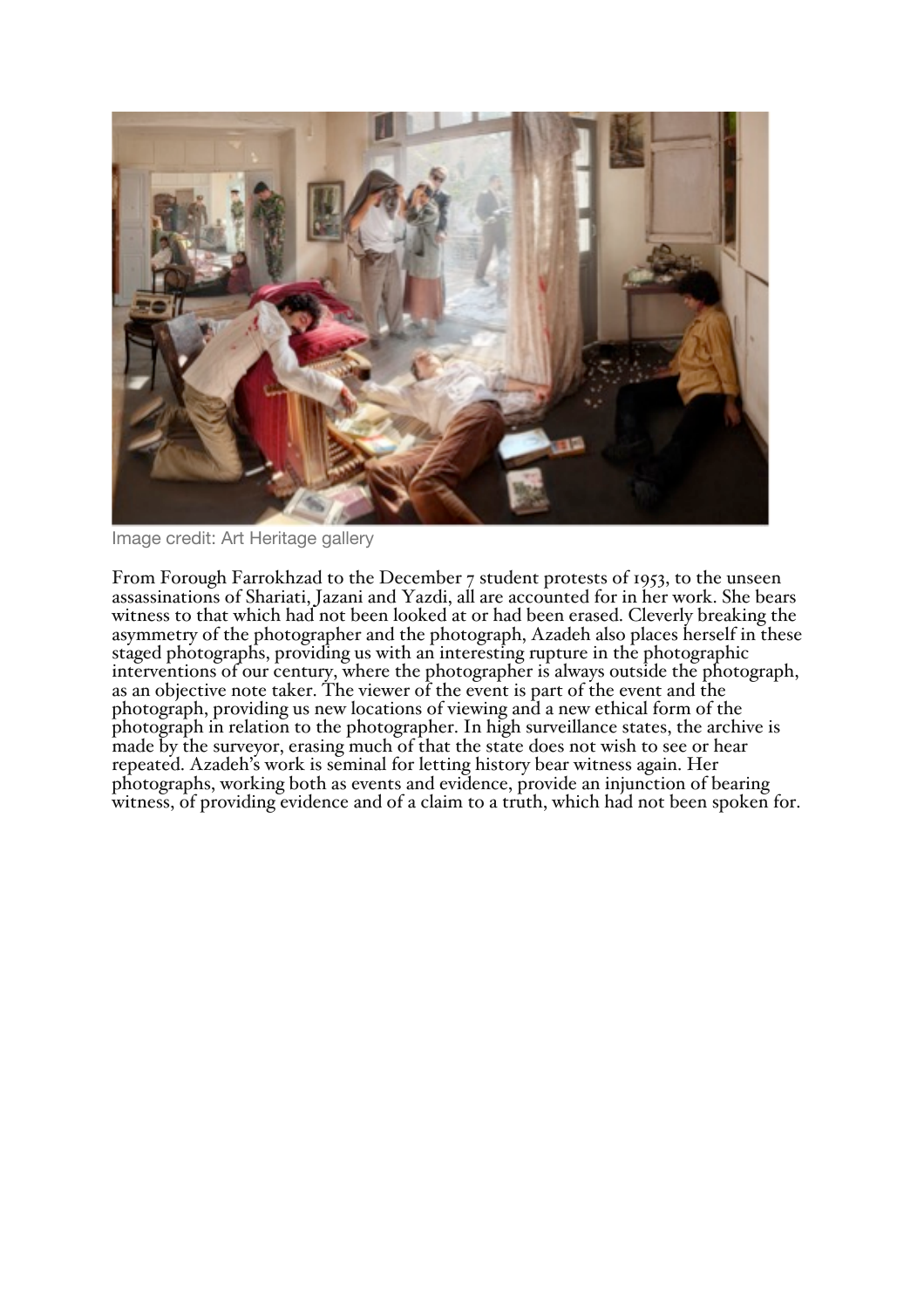**Gauri Gill** 1984, A Bibliography

 $\Lambda$ 

Aject Caur, November Churasi (Short story collection)

Ajmer Singh, Etmad A. Khan, Carnage 84, The Ambushing Of Witnesses, Tehelka Special Issue October 8, 2005

Amandeep Sandhu, Roll of Honour, Rupa Publications 2013 (ISBN 13 9788129120236, ISBN 10 8129120232)

Amarjit Chandan, Jugni (Essay), Likhat Parhat, Navyug 2013

Amarjit Chandan, Punjab de QatilâN' nu and O jo huNdey sann (Poems), JarhâN, 1995, 1999, 2005

Amitav Ghosh, The Ghosts of Mrs Gandhi, The New Yorker, July 1995

Amiya Rao, Aurobindo Ghose, N.D. Pancholi, Truth about Delhi violence, report to the nation, Citizens for Democracy (India), 1985

Ammtoje Mann, Hawayein (Feature film), 2003

Amnesty International, India, Break the Cycle of Impunity and Torture in Punjab, January 2003

Anurag Singh, Giani Kirpal Singh's Eye-Witness Account of Operation Bluestar, Published by B. Chattar Singh, Jiwan Singh, 1 January 1999 (ISBN-10, 8176013188 ISBN-13, 978-8176013185)

Arpana Caur, Wounds of 1984 (Painting)

Avtar Singh, Returning to 1984, Timeout Delhi, April 26 2013

Image credit: Gauri Gill

Gauri Gill's project titled '1984: A Bibliography' marks a different kind of intervention into the archive. Gill, a photographer, who had earlier worked with photographs and texts to archive the memory of the anti-Sikh pogrom and its consequent legislative inquiries, here chooses an alternative format. She decides to mark an interruption, not through the photographic format but by listing out a bibliography. This tediously constructed document lists notes, enquires, thoughts and fiction from fields as diverse as arts, academia and photography. The 'Bibliography' aims to provide an open-ended archive that had not been assembled in the first instance. The anti-Sikh pogrom of Delhi took place in 1984, after the assassination of the then prime minister of India, Indira Gandhi. Rioters and even state-sponsored teams of men attacked Sikh households and Sikh settlements in Delhi, killing and burning many. Various reports claim that more than 3,000 people were killed and about 400 cases filed, of which the police closed  $24I$ cases dues to lack of evidence. The event has not only been systematically made invisible to a legal or public archive, with cursory mention in school textbooks or public commemorations, it is also only very remotely available to public memory. Gill's 'Bibliography' functions as a testimonial towards this silencing of the 1984 events. Working forward from her earlier intervention of 'Notebook' on 1984, which used photographs and texts, the 'Bibliography' provides a different technique of rendering her work in the public sphere. This annotation forms her intervention and provides a new politics of thinking and working with aspects of a history of violence in India. It is fantastical how she makes a taxonomical exercise operate as a work of political art. By setting up the 'Bibliography' which is continuously updated, she provides for 1984 an archive, infinitely open and constantly annotated with new testimonials on the event.